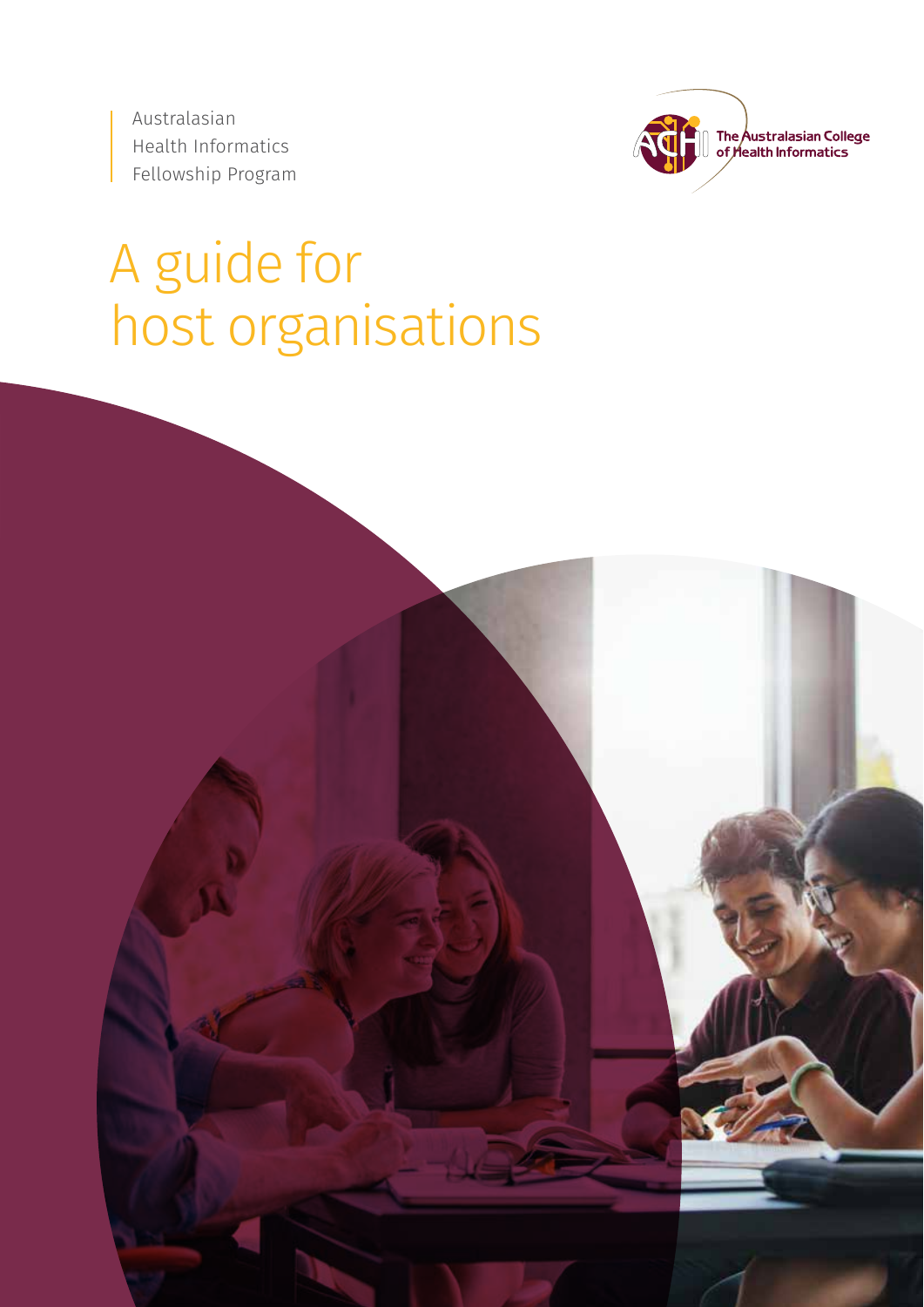

# Australasian College of Health Informatics

## Who are we and what do we do?

We are the professional organisation for Digital Health and e-Health in the Asia-Pacific Region

Our credentialed Fellows and Members are regional, national and international thought leaders, experts and trusted advisers in Digital Health

We have over 120 members globally

Our training Fellowship Program is the first of it's kind in Australasia, with plans to expand internationally

Learn more about ACHI www.achi.org.au



 $u_{\text{ACHI}}$  is committed to supporting and preparing Health Informatics research PhD students for leadership

roles in the Health Informatics workforce.

Achieving ACHI Fellowship through our recently launched training program is an innovative and strategic approach to workforce planning

in Australasia. *11*<br>Dr Chris Pearce Dr Chris Pearce President Australasian College of Health Informatics

## The experience  $-$  a snap shot



Student progress through the Fellowship Program is monitored by an ACHI Mentor and supported by the Fellowship Program Manager.

### Fellowship Program

- Our training Fellowship Program is a fast track research training pathway for PhD students, who on completion will receive ACHI Fellow status
- ACHI will work with leading organisations, NGO's and government departments and agencies to design and create paid student work placements that will achieve real project or business outcomes for our partners
- Host organisations will work with the next generation of health informaticians
- Fellowship Program students will build a portfolio of work, develop leadership and business skills, will develop career networks and, and will join the esteemed group of ACHI Fellows on successful completion of the program

# Student application and selection process

Applications will be accepted up to 12 months after a students PhD has been approved.

Student applications will formally open in November 2017 and will be open on an ongoing basis.

For more information about student eligibility and the selection criteria see here http://www.achi.org.au/achi-fellowship-program/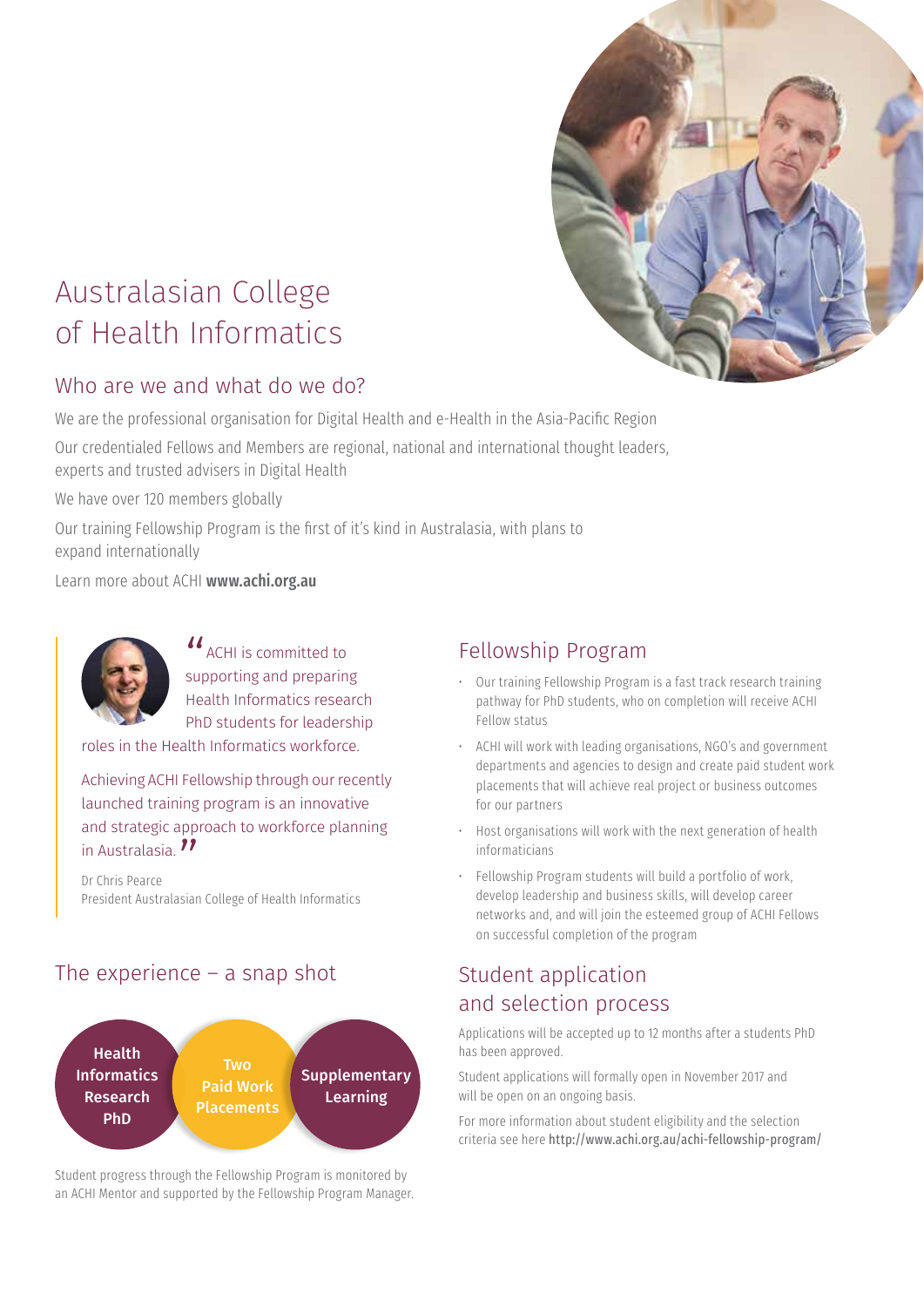# Work Placement

# Host Organisation

Upon committing to the work placement program the host organisation will:

- Sign a Letter of Agreement with ACHI outlining the terms and conditions
- Pay ACHI a \$2,500 ex GST placement fee per student
- Enter into an employment contract with the Fellowship Program candidate
- Create a job description and KPI's for the Fellowship Program candidate
- Arrange payment of the agreed \$50,000 plus superannuation to the Fellowship Program candidate in equal payments over the duration of the work placement

# Ongoing involvement

Once the Fellowship Program candidate commences the work placement the host agrees to:

- Offer a comprehensive workplace induction for the student
- Provide each student with a mentor with appropriate health informatics experience and expertise
- Create an environment for the student to develop their leadership capabilities
- Offer the student regular feedback and guidance relating to work tasks and on the job performance
- Allow Fellowship Program candidate time to engage in the ACHI Learning Program
- Engage with the ACHI Fellowship Program Manager as required

The host organisation can decide if they would like to maintain contact with the student once the work placement is completed.



# Student selection

The matching of students and host organisations for work placement positions is a collaborative effort. We envisage two approaches to matching:

#### Option 1

ACHI presents a student's resume and thesis summary to the host organisation.

The host can then, based on the students expertise, capability, and experience:

- a. Create a new project based role
- b. Create a role in an existing project team

#### Option 2

The host organisation will share current or potential projects with ACHI.

ACHI will then identify students with suitable experience or skill set.

#### Example

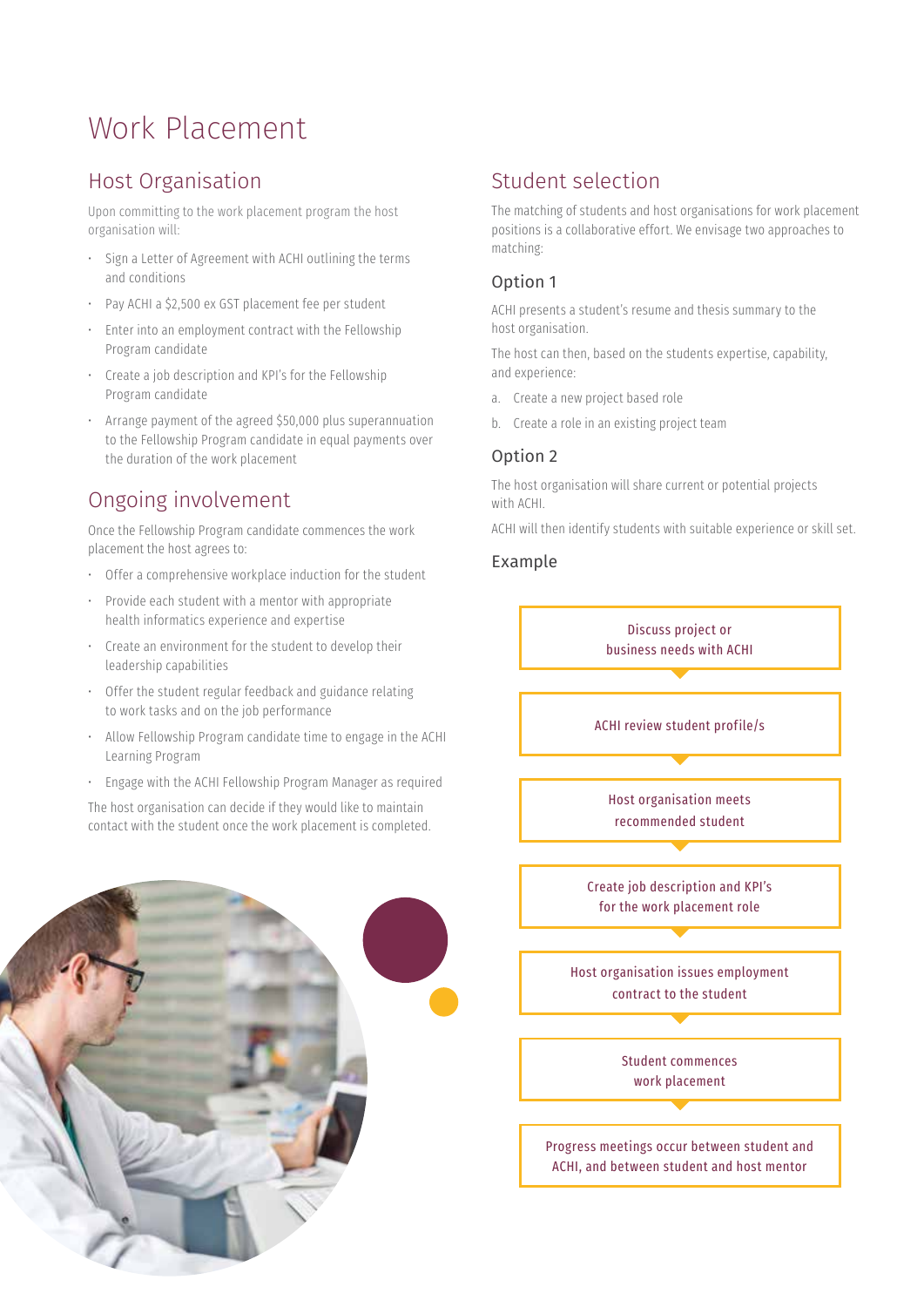

# Student Profile

Fellowship Program candidates may come from a variety of clinical and technical fields, and will take different career paths following completion of their Fellowship.

# Student disciplines

#### Technical

Engineering Software programming Statistics Mathematics UX Networks and Cloud Computing Artificial intelligence

#### Health Services Management

Health administration Clinical leadership and management Financial issues in healthcare management Reform and development of healthcare services Health economics Indigenous health services Ethics Patient safety and quality

#### Clinical

Nursing and Midwifery Psychology and Psychiatry Public health education and Promotion Pharmacy Biomedical science Paramedic and Emergency Clinical medicine and Science Translational medicine

# Faculties

Humanities Law Medicine, Nursing and Allied health Business Economics Education Engineering Information technology Librarian studies Computer Science Psychology

# PhD research domains could include

Consumer informatics Clinical decision support Evidence based medicine Personalised medicine Patient safety Health analytics Public health surveillance Software standards Electronic records Telehealth

# Specialised areas of expertise

Machine learning Predictive algorithms Data mining Control trials Modelling Experimental design Health technology assessment Action research

# Baseline candidate skills

Ability to critically appraise research Strong report writing and communication skills – written, oral and digital Discipline knowledge

# Designing work placement roles

ACHI will work closely with you to create a job description and outline KPI's based on the needs of your organisation and the skill set of the student.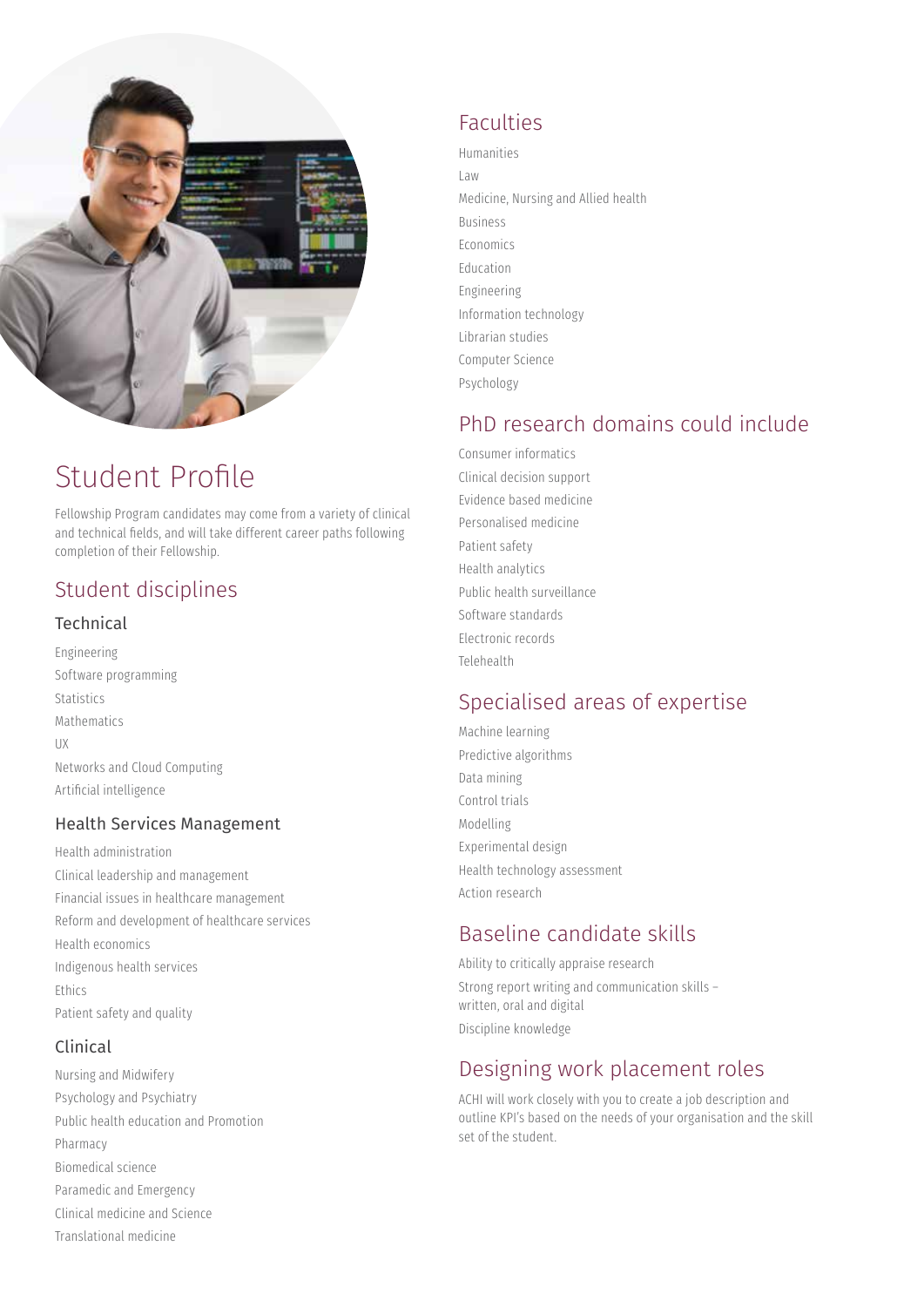# Students who have expressed interest in the Fellowship Program



#### David

PHD SUBMISSION DATE: End of 2017

UNIVERSITY: Macquarie University

#### QUALIFICATIONS:

- Deakin University, Masters of Business Administration – 2006
- Deakin University, Bachelor of Arts, Sociology, and Psychology – 2000

"The work placement component of the Fellowship Program is an ideal way for me to broaden my work experience outside of a university environment. "

#### EXPERIENCE:

Full time academic

#### PHD TOPIC:

David's research examines the risk of over-reliance on decision support systems in healthcare and how reliance is affected by task complexity, cognitive load and information seeking.

WORK PLACEMENT: Available in 2019 (one year post doctoral contract secured for 2018)

INTERESTS: Human factors, Systems safety



#### Georgie

PHD SUBMISSION DATE: January 2020

UNIVERSITY: Macquarie University

#### QUALIFICATIONS:

- Macquarie University, PhD 2019
- Macquarie University, Masters of Research - 2015
- University of NSW, Masters of Biomedical Engineering - 2006
- University of NSW, Bachelor of Computer Engineering - 2005

#### EXPERIENCE:

Senior Principal Technical Consultant - Oracle (3 years)

Senior Analyst – Brain Resource Ltd (4 years)

Analyst – Accenture (1 year)

#### PHD TOPIC:

Georgie's research is focused on the implementation of predictive models in clinical workflow, including understanding clinician attitudes and barriers to acceptance of such models.

WORK PLACEMENT: Available in 2020

INTERESTS: Digital strategy and policy

"The ACHI Fellowship Program appeals to me because I have a lot of experience working on big projects across several industries and this would be a way to crystalise my experience into the right role. "<br>————————————————————



Tim

PHD COMMENCEMENT DATE: TBC - in 2018

UNIVERSITY: University of Melbourne

#### QUALIFICATIONS:

- University of Tasmania, Masters Degree (Public Health) - 2017
- Queensland University of Technology, Bachelor of Arts (Nutrition) – 2015
- Swinburne University of Technology, Bachelor of Social Science – 2015

#### EXPERIENCE:

Full time academic

PHD TOPIC:

Patient driven models of care

WORK PLACEMENT: Available in 2019

INTERESTS: Public health, mental health

"The ACHI Fellowship Program appeals to me because I am looking for an opportunity to get real experience in the health care industry. I want to apply my research and theoretical understanding in a health care work place environment.<sup>"</sup>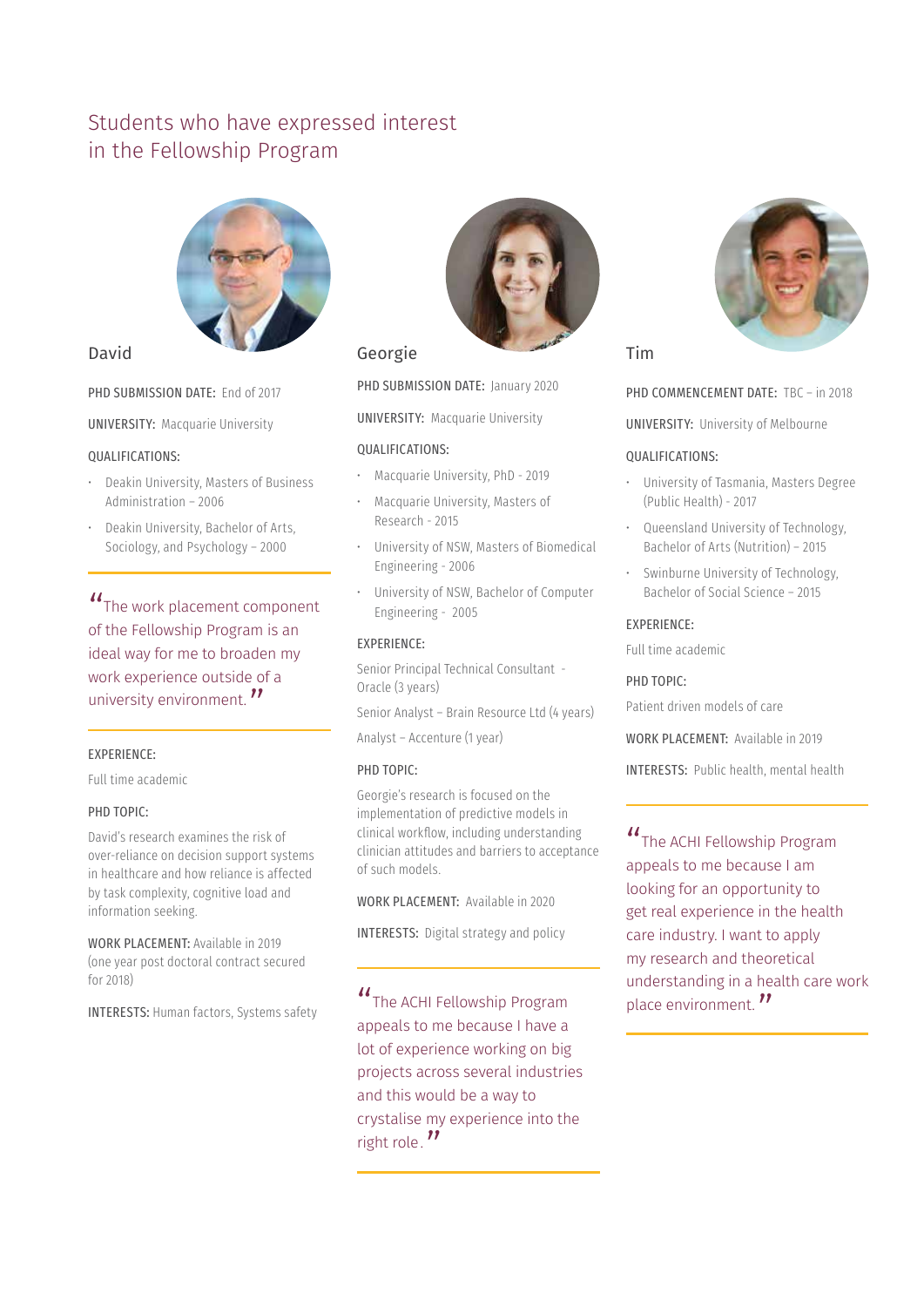

# Virtual Master Class guests



### Farah Magrabi (FACHI) – Insights on patient safety

Farah is an Associate Professor at the Centre for Health Informatics within the Australian Institute of Health Innovation. She leads the Centre's

research program on Patient Safety Informatics, focused on the safe and effective use of information technology.

Farah has a background in Electrical and Biomedical Engineering and is passionate about ensuring the safety of information technology in healthcare through good design and the appropriate application of technology.



### Terry Hannan (FACHI) – Global health and health information technology

Terry is a well-respected Clinical Associate Professor, Physician and past President of the

Australasia College of Health Informatics (ACHI) who has over thirty years international and national experience in Health Informatics and e-Health.

He is a Visiting Faculty member at the Centre for Health Innovation at Macquarie University, Sydney. He is a Moderator on the GHDonline website (www.ghdonline.org) and a member of the OpenMRS Open Source EMR project managed out of Indiana University. He was a cofounder of the EMR project in Eldoret Kenya that led to the development of AMPATH [Academic Model Providing Access to Healthcare] and OpenMRS (www.OpenMRS.org)

Terry is also an inaugural member (2017) of the International Academy of Health Sciences Informatics.



### Professor Teng Liaw (FACHI) – Health Informatics Leadership in Australasia

Teng is a clinician researcher with expertise in health informatics and systems research. He

educates medical students and GP Registrars at the UNSW Sydney and SW Sydney Local Health District General Practice Unit based at Fairfield Hospital.

Teng co-founded the WHO Collaborating Centre (eHealth) and Yunus Social Business Health Hub at UNSW. He is a Foundation Fellow and Past President (2005-7) of the Australasian College of Health Informatics and Fellow of the American College of Medical Informatics. He was recently elected to the inaugural class of 100 of the International Academy of Health Sciences Informatics.

# Supplementary Learning

The supplementary learning program is designed to facilitate discussion of current trends and best practice in health informatics and leadership.

Group learning scenarios will also encourage peer support amongst the Fellowship Program students, who will all progress through their Health Informatics careers together.

Topics will include:

- Health Informatics; foundations of Health Informatics, global case studies and trends, governance
- Leadership; negotiation skills, communication skills, leadership in the Health Informatics community

The learning program will include the following components:

#### Virtual Master Classes

ACHI will invite local and global health informatics experts and ACHI Fellows to deliver one-hour virtual Master Classes. We envisage there will be three masterclass sessions per year.

### ACHI Journal Clubs

Students will participate in regular journal clubs that are facilitated by the ACHI Student Committee. Students will have an opportunity to present their PhD as part of these working sessions.

#### Annual Workshop

Students will attend an annual face to face workshop. They will present and share their insights from their PhD and work placement experience, and will have the opportunity to engage with Health Informatic experts and ACHI Fellows.

#### Work Placement Report

Students will be required to write and present a comprehensive report for each work placement which will be reviewed by ACHI.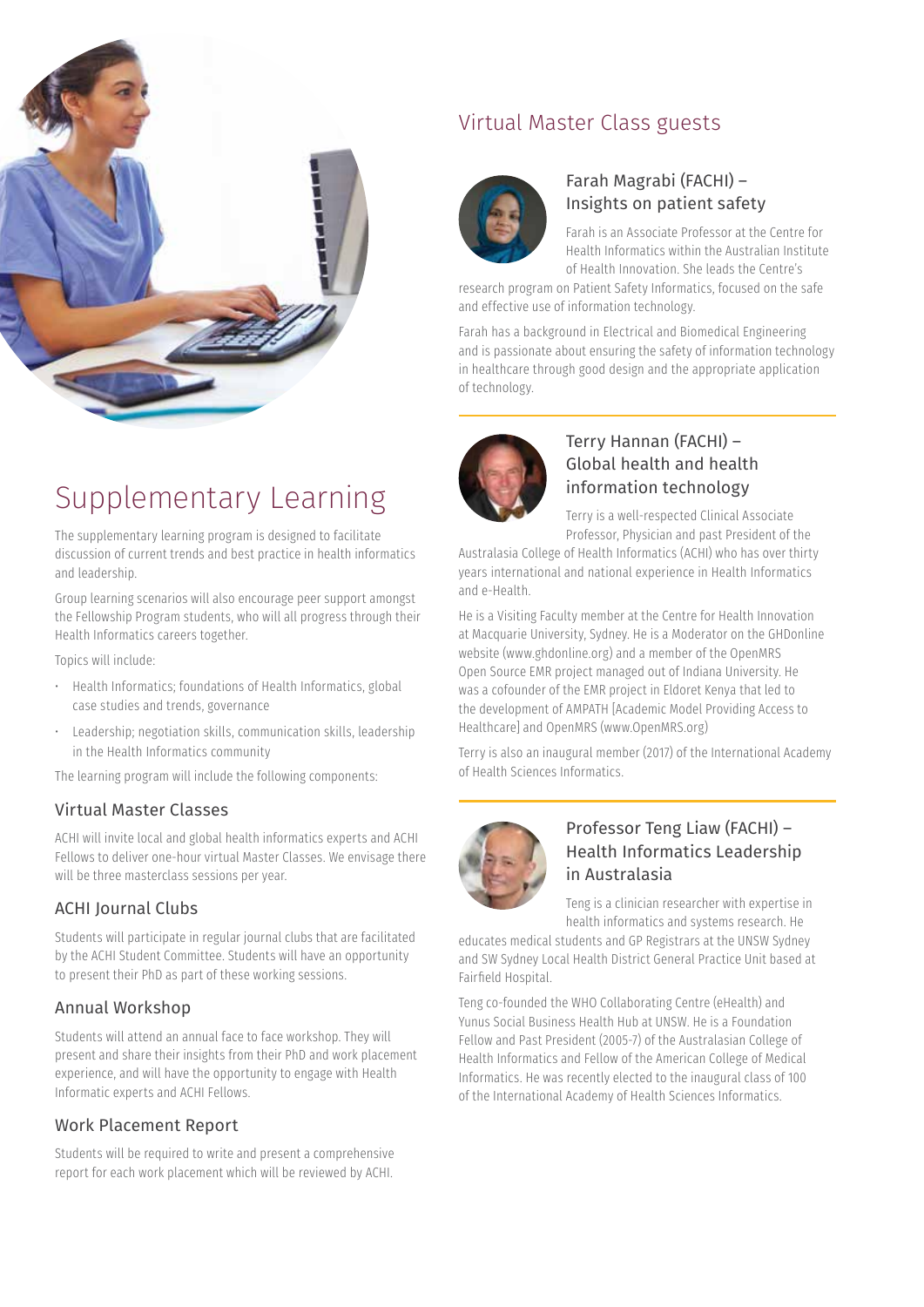# Partners

We are currently developing partnerships with suitable organisations who will provide paid work placements for our Fellowship Program participants.

- Are you a leader in your field?
- Are health informatics projects a key part of your business?
- Do you have a strategic talent management strategy?
- Are you interested in working with the rising stars of the health informatics workforce?

If the answer is YES to any of the above questions we would like to talk to you.